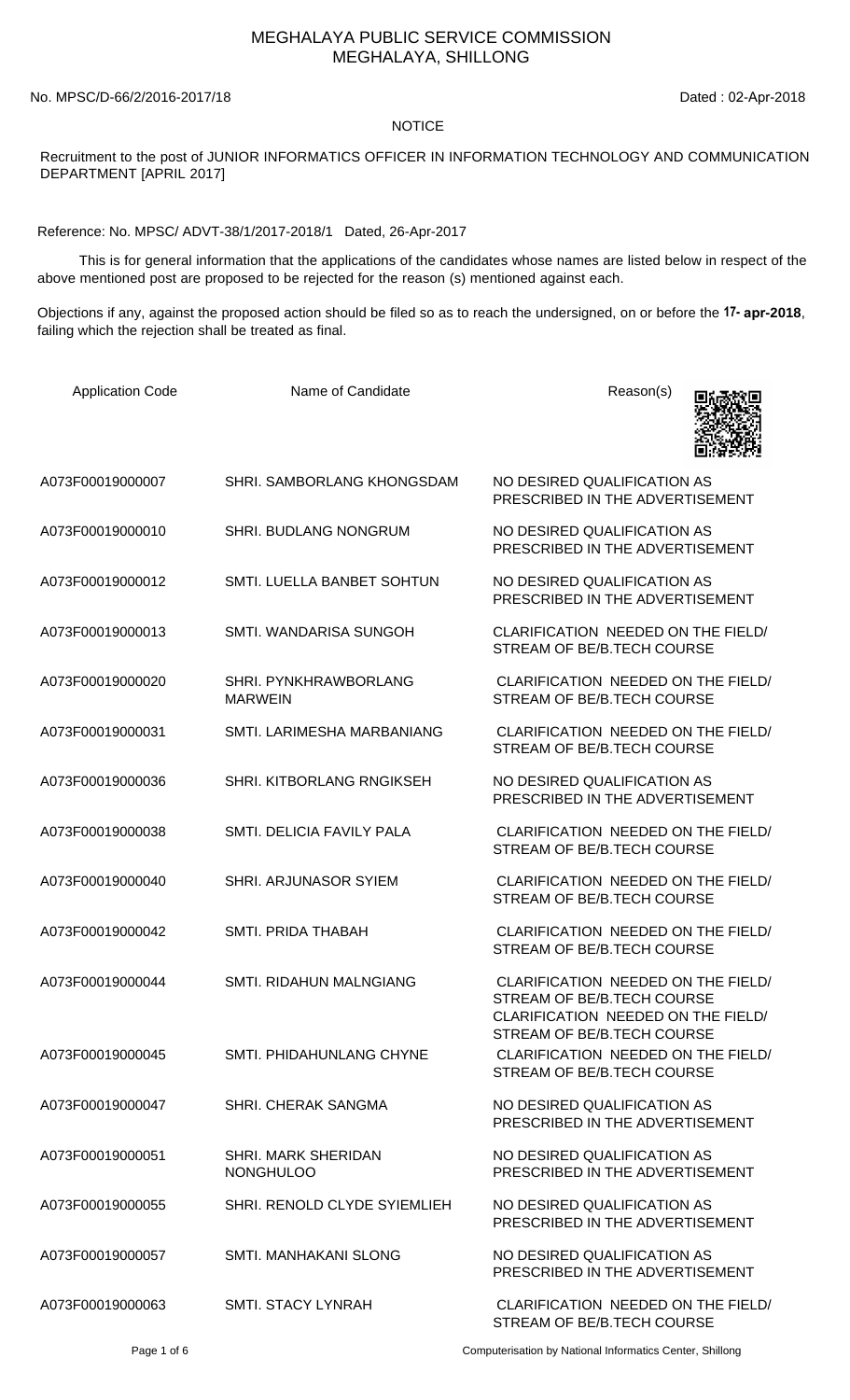| A073F00019000065 | SHRI. KERMIDAOO SURONG                         | NO DESIRED QUALIFICATION AS<br>PRESCRIBED IN THE ADVERTISEMENT   |
|------------------|------------------------------------------------|------------------------------------------------------------------|
| A073F00026000009 | SMTI. NORIMCHI CH MOMIN                        | NO DESIRED QUALIFICATION AS<br>PRESCRIBED IN THE ADVERTISEMENT   |
| A073F00026000015 | SMTI. AMEGATANORI R MARAK                      | CLARIFICATION NEEDED ON THE FIELD/<br>STREAM OF BE/B.TECH COURSE |
| A073F00026000017 | SHRI. MANSEL R MARAK                           | NO DESIRED QUALIFICATION AS<br>PRESCRIBED IN THE ADVERTISEMENT   |
| A073F00059000006 | SHRI. BUILDER IAWPHNIAW                        | CLARIFICATION NEEDED ON THE FIELD/<br>STREAM OF BE/B.TECH COURSE |
| A073F00059000008 | SHRI. MARK ANDREW P THUBRU                     | CLARIFICATION NEEDED ON THE FIELD/<br>STREAM OF BE/B.TECH COURSE |
| A073F00059000027 | SHRI. PYNJANAI NONGSIEJ                        | CLARIFICATION NEEDED ON THE FIELD/<br>STREAM OF BE/B.TECH COURSE |
| A073F00059000030 | SMTI. LANOSHA SARIANG                          | CLARIFICATION NEEDED ON THE FIELD/<br>STREAM OF BE/B.TECH COURSE |
| A073F00059000031 | SMTI. BANALARI LYNRAH                          | CLARIFICATION NEEDED ON THE FIELD/<br>STREAM OF BE/B.TECH COURSE |
| A073F00059000032 | SHRI. PETER MAWLONG                            | NO DESIRED QUALIFICATION AS<br>PRESCRIBED IN THE ADVERTISEMENT   |
| A073F00059000036 | SHRI. SEVEN BORNSON KHARSATI                   | NO DESIRED QUALIFICATION AS<br>PRESCRIBED IN THE ADVERTISEMENT   |
| A073F00059000037 | SMTI. PHIDAKORDOR SAHSHONG                     | CLARIFICATION NEEDED ON THE FIELD/<br>STREAM OF BE/B.TECH COURSE |
| A073F00059000040 | SMTI. DELPHI JESSICA KHARMALKI<br><b>DUNAI</b> | NO DESIRED QUALIFICATION AS<br>PRESCRIBED IN THE ADVERTISEMENT   |
| A073F00059000043 | SMTI, SHYADDOR POHTHMI                         | NO DESIRED QUALIFICATION AS<br>PRESCRIBED IN THE ADVERTISEMENT   |
| A073F00059000046 | SHRI. WITHSENG R MARAK                         | NO DESIRED QUALIFICATION AS<br>PRESCRIBED IN THE ADVERTISEMENT   |
| A073F00059000048 | SHRI. YARMIKY SHILLA                           | <b>OVERAGE</b>                                                   |
| A073F00062000004 | SHRI. LUCKY STAR PHAWA                         | NO DESIRED QUALIFICATION AS<br>PRESCRIBED IN THE ADVERTISEMENT   |
| A073F00062000008 | SHRI. HOPPINGSTONE PYRTUH                      | CLARIFICATION NEEDED ON THE FIELD/<br>STREAM OF BE/B.TECH COURSE |
| A073F00062000010 | SHRI. WANSHAN KUPAR SHYLLA                     | CLARIFICATION NEEDED ON THE FIELD/<br>STREAM OF BE/B.TECH COURSE |
| A073F00062000016 | SMTI. WIDALA PDE                               | NO DESIRED QUALIFICATION AS<br>PRESCRIBED IN THE ADVERTISEMENT   |
| A073F00062000017 | SHRI. CHINAR LYTAN                             | CLARIFICATION NEEDED ON THE FIELD/<br>STREAM OF BE/B.TECH COURSE |
| A073F00062000021 | SMTI. PRIYANKA MAWLONG                         | NO DESIRED QUALIFICATION AS<br>PRESCRIBED IN THE ADVERTISEMENT   |
| A073F00065000001 | SHRI. RIKRIK M SANGMA                          | CLARIFICATION NEEDED ON THE FIELD/<br>STREAM OF BE/B.TECH COURSE |
| A073F00065000002 | SHRI. ASIMARCH N SANGMA                        | NO DESIRED QUALIFICATION AS<br>PRESCRIBED IN THE ADVERTISEMENT   |

Application Code **Name of Candidate Name of Candidate** Reason(s)

回旋

О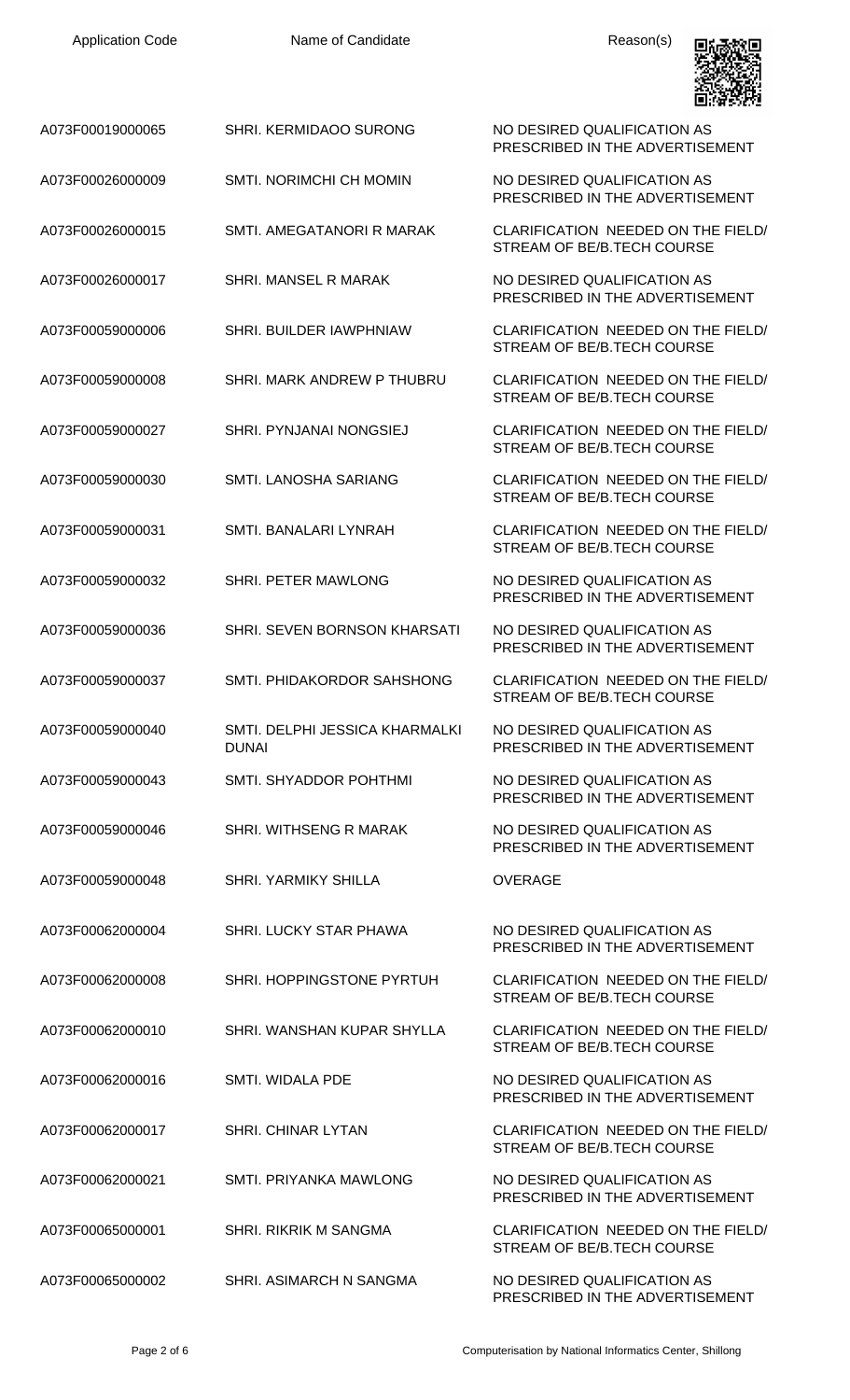| <b>Application Code</b> | Name of Candidate                           | Reason(s)                                                           |
|-------------------------|---------------------------------------------|---------------------------------------------------------------------|
| A073F00065000003        | SMTI. ARBA SANTONA M SANGMA                 | NO DESIRED QUALIFICATION AS<br>PRESCRIBED IN THE ADVERTISEMENT      |
| A073W08703000001        | SHRI. WORTHYSON JANA                        | NO DESIRED QUALIFICATION AS<br>PRESCRIBED IN THE ADVERTISEMENT      |
| A073W35095000001        | SMTI. GRIKCHIRA CH. MARAK                   | <b>CLARIFICATION REQUIRED REGARDING BE</b><br><b>COURSE</b>         |
| A073W08981000001        | SHRI. CHENGRANG R MARAK                     | NO DESIRED QUALIFICATION AS<br>PRESCRIBED IN THE ADVERTISEMENT      |
| A073W07963000001        | SMTI. JANAILIN WARJRI                       | NO DESIRED QUALIFICATION AS<br>PRESCRIBED IN THE ADVERTISEMENT      |
| A073W38868000001        | SHRI. SHAH IMRAN AHMED                      | <b>CLARIFICATION REQUIRED REGARDING BE</b><br><b>COURSE</b>         |
| A073W38143000001        | SHRI. ASHISH KUMAR SINGH                    | NO DESIRED QUALIFICATION AS<br>PRESCRIBED IN THE ADVERTISEMENT      |
| A073W03774000001        | SHRI. JUTANG PHYLLA SWER                    | <b>OVERAGE</b>                                                      |
| A073W37610000001        | SMTI. KRISHNA B B NAIR                      | NO DESIRED QUALIFICATION AS<br>PRESCRIBED IN THE ADVERTISEMENT      |
| A073W37454000001        | <b>SHRI. PRETOM DAS</b>                     | <b>CLARIFICATION REQUIRED REGARDING</b><br><b>BACHELOR DEGREE</b>   |
| A073W35461000001        | SMTI. RIBAKOR KSANIENG                      | NO DESIRED QUALIFICATION AS<br>PRESCRIBED IN THE ADVERTISEMENT      |
| A073W35348000001        | SHRI. LAMTEI MINOT UNWAN<br><b>WAHLANG</b>  | NO DESIRED QUALIFICATION AS<br>PRESCRIBED IN THE ADVERTISEMENT      |
| A073W36569000002        | SMTI. DASIEWDORSHISHA SANCLEY               | NO DESIRED QUALIFICATION AS<br>PRESCRIBED IN THE ADVERTISEMENT      |
| A073W37934000002        | SHRI. ANDREW BURKE BUHPHANG                 | <b>CLARIFICATION REQUIRED REGARDING</b><br><b>BTECH COURSE</b>      |
| A073W37923000002        | <b>SHRI. SEIBORLANG DKHAR</b>               | <b>CLARIFICATION REQUIRED REGARDING BE/</b><br><b>B TECH COURSE</b> |
| A073W02808000002        | SHRI. COMFORTSTONE RYMPEI                   | NO DESIRED QUALIFICATION AS<br>PRESCRIBED IN THE ADVERTISEMENT      |
| A073W36345000002        | <b>SHRI. SUMIT DEY</b>                      | NO DESIRED QUALIFICATION AS<br>PRESCRIBED IN THE ADVERTISEMENT      |
| A073W36095000002        | SHRI. BANSUKLANG MARBANIANG                 | <b>CLARIFICATION REQUIRED REGARDING BE</b><br><b>STREAM</b>         |
| A073W21189000002        | SHRI. KORDOR PYRBOT                         | NO DESIRED QUALIFICATION AS<br>PRESCRIBED IN THE ADVERTISEMENT      |
| A073W38368000002        | SMTI. ANWEY CHARMY QUEEN D<br><b>SANGMA</b> | <b>CLARIFICATION REQUIRED REGARDING BE</b><br><b>COURSE</b>         |
| A073W14897000002        | SMTI. SYEDA ZEENAT<br><b>MARSHOODULLA</b>   | NO DESIRED QUALIFICATION AS<br>PRESCRIBED IN THE ADVERTISEMENT      |
| A073W37321000002        | <b>SMTI. WANROI KHARSHONG</b>               | NO DESIRED QUALIFICATION AS<br>PRESCRIBED IN THE ADVERTISEMENT      |
| A073W37939000002        | SMTI. RIALIZA NONGDHAR                      | <b>CLARIFICATION REQUIRED REGARDING</b><br><b>BTECH COURSE</b>      |
| A073W37938000002        | SHRI. LAMBOKLANG D. WANBAH                  | <b>CLARIFICATION REQUIRED REGARDING</b>                             |

BTECH COURSE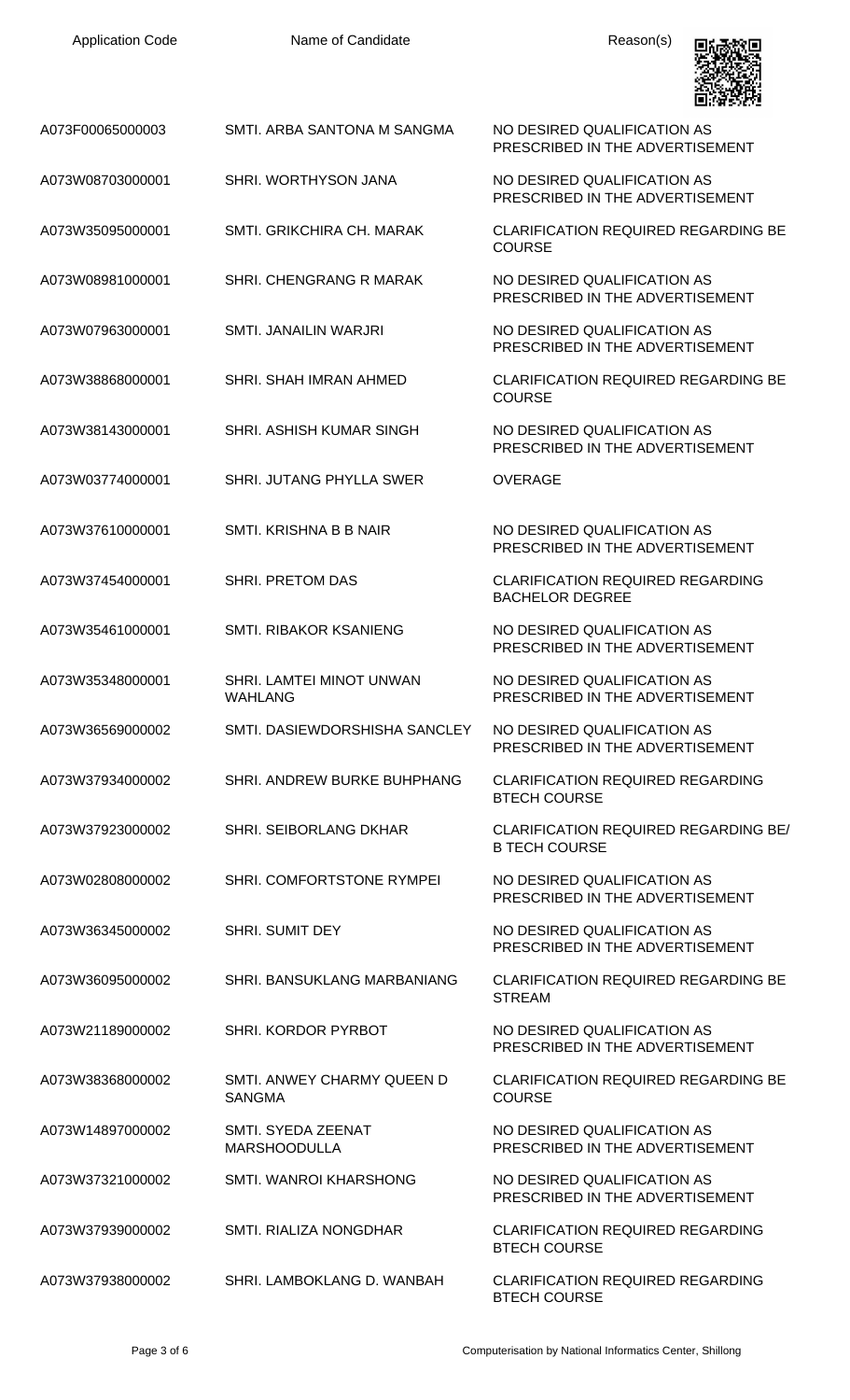Application Code **Name of Candidate Name of Candidate Reason(s)** 



| A073W38270000003 | SMTI. CLAREENE FRANCESCA<br><b>KHARKONGOR</b> | NO DESIRED QUALIFICATION AS<br>PRESCRIBED IN THE ADVERTISEMENT |
|------------------|-----------------------------------------------|----------------------------------------------------------------|
| A073W02165000003 | <b>SMTI. BABETLIN SYNREM</b>                  | <b>OVERAGE</b>                                                 |
| A073W10169000003 | SHRI. DAVID WILSON PHANWAR                    | <b>OVERAGE</b>                                                 |
| A073W00588000003 | SHRI. KENNY MATHEW MAJAW                      | NO DESIRED QUALIFICATION AS<br>PRESCRIBED IN THE ADVERTISEMENT |
| A073W01900000003 | SHRI. FETTLEMAN RN DOHLING                    | NO DESIRED QUALIFICATION AS<br>PRESCRIBED IN THE ADVERTISEMENT |
| A073W06288000003 | SMTI. SANKIWAKA MIRACLE<br><b>NONGKHLAW</b>   | NO DESIRED QUALIFICATION AS<br>PRESCRIBED IN THE ADVERTISEMENT |
| A073W11397000003 | SMTI. JULIAN DIENGDOH                         | NO DESIRED QUALIFICATION AS<br>PRESCRIBED IN THE ADVERTISEMENT |
| A073W17241000003 | SMTI. IAPHILARIKER NONGRUM                    | NO DESIRED QUALIFICATION AS<br>PRESCRIBED IN THE ADVERTISEMENT |
| A073W19977000003 | SHRI. RYNGKATBOR WARBAH                       | NO DESIRED QUALIFICATION AS<br>PRESCRIBED IN THE ADVERTISEMENT |
| A073W21662000003 | SHRI. FIR GUSTER MAWLONG                      | NO DESIRED QUALIFICATION AS<br>PRESCRIBED IN THE ADVERTISEMENT |
| A073W22539000003 | SHRI. PYNKHLAINBOR WANKHAR                    | <b>CLARIFICATION REQUIRED REGARDING BE</b><br><b>COURSE</b>    |
| A073W35281000003 | SHRI. BANTEI KUPAR MARING                     | NO DESIRED QUALIFICATION AS<br>PRESCRIBED IN THE ADVERTISEMENT |
| A073W35538000003 | SHRI. RUPERTSON BLAH                          | NO DESIRED QUALIFICATION AS<br>PRESCRIBED IN THE ADVERTISEMENT |
| A073W35685000003 | SHRI. VALERIAN PHRANGSNGI<br>LAMARE           | NO DESIRED QUALIFICATION AS<br>PRESCRIBED IN THE ADVERTISEMENT |
| A073W35708000003 | SHRI. JERRY W SANGMA                          | NO DESIRED QUALIFICATION AS<br>PRESCRIBED IN THE ADVERTISEMENT |
| A073W36243000003 | SHRI. BANTEI SKHEM SUMER                      | NO DESIRED QUALIFICATION AS<br>PRESCRIBED IN THE ADVERTISEMENT |
| A073W36332000003 | SMTI. IBAKORDOR LYNGWA                        | NO DESIRED QUALIFICATION AS<br>PRESCRIBED IN THE ADVERTISEMENT |
| A073W36786000003 | SHRI. WELFORT COLBEY WARJRI                   | NO DESIRED QUALIFICATION AS<br>PRESCRIBED IN THE ADVERTISEMENT |
| A073W37926000003 | <b>SHRI. WIDARLAN PALE</b>                    | <b>CLARIFICATION REQUIRED REGARDING</b><br><b>BTECH COURSE</b> |
| A073W37928000003 | SHRI. DAPKUPAR NONGRUM                        | <b>CLARIFICATION REQUIRED REGARDING</b><br><b>BTECH COURSE</b> |
| A073W12211000004 | SHRI. BHABOKLANG RYNJAH                       | NO DESIRED QUALIFICATION AS<br>PRESCRIBED IN THE ADVERTISEMENT |
| A073W11850000004 | SHRI. REYNOLD RYAN LYNGDOH                    | NO DESIRED QUALIFICATION AS<br>PRESCRIBED IN THE ADVERTISEMENT |
| A073W22313000004 | SHRI, DANNY RANI                              | NO DESIRED QUALIFICATION AS<br>PRESCRIBED IN THE ADVERTISEMENT |
| A073W31738000004 | SHRI. KEVIN SLONG                             | NO DESIRED QUALIFICATION AS<br>PRESCRIBED IN THE ADVERTISEMENT |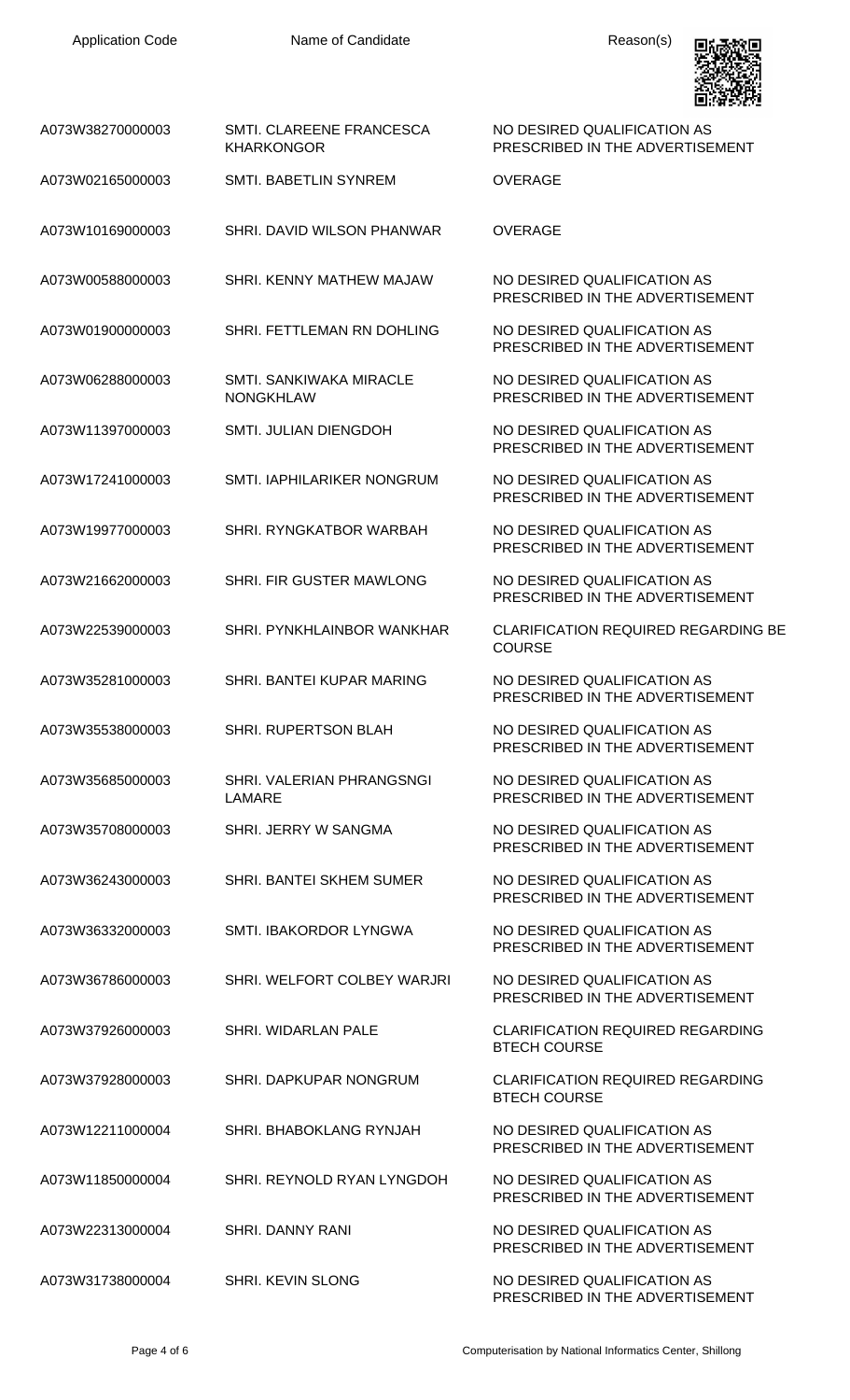| <b>Application Code</b> | Name of Candidate                                  | Reason(s)                                                      |
|-------------------------|----------------------------------------------------|----------------------------------------------------------------|
| A073W32100000004        | SHRI. KAHLIL SAHKHAR FANCON                        | NO DESIRED QUALIFICATION AS<br>PRESCRIBED IN THE ADVERTISEMENT |
| A073W10530000004        | <b>SHRI. TRESBIRTH CH MARAK</b>                    | NO DESIRED QUALIFICATION AS<br>PRESCRIBED IN THE ADVERTISEMENT |
| A073W21060000004        | SMTI. LARISA MARY WALLANG                          | NO DESIRED QUALIFICATION AS<br>PRESCRIBED IN THE ADVERTISEMENT |
| A073W00453000004        | <b>SHRI. EARNINGSTONE</b><br>RONGROKGRE SANGMA     | <b>OVERAGE</b>                                                 |
| A073W37365000004        | <b>SHRI. SAIFUL THABAH</b>                         | NO DESIRED QUALIFICATION AS<br>PRESCRIBED IN THE ADVERTISEMENT |
| A073W05164000004        | SHRI. JAMES BESTSTAR SIANGSHAI                     | NO DESIRED QUALIFICATION AS<br>PRESCRIBED IN THE ADVERTISEMENT |
| A073W14303000004        | SMTI. BALASARA KSHIAR                              | NO DESIRED QUALIFICATION AS<br>PRESCRIBED IN THE ADVERTISEMENT |
| A073W37112000004        | SHRI. DAWANSHAN MOSES<br><b>BENJAMIN KHARBUDON</b> | NO DESIRED QUALIFICATION AS<br>PRESCRIBED IN THE ADVERTISEMENT |
| A073W22167000005        | SHRI. BATSRANG CHEBAT CH<br><b>MARAK</b>           | NO DESIRED QUALIFICATION AS<br>PRESCRIBED IN THE ADVERTISEMENT |
| A073W22885000005        | SHRI. YAN LYNGDOH                                  | NO DESIRED QUALIFICATION AS<br>PRESCRIBED IN THE ADVERTISEMENT |
| A073W02064000005        | SHRI. LARRYKUPAR MARWEIN                           | NO DESIRED QUALIFICATION AS<br>PRESCRIBED IN THE ADVERTISEMENT |
| A073W01788000005        | SHRI. FABIAN ANDREW POHRMEN                        | NO DESIRED QUALIFICATION AS<br>PRESCRIBED IN THE ADVERTISEMENT |
| A073W18025000005        | SHRI. CHINGCHANG R SANGMA                          | <b>CLARIFICATION REQUIRED REGARDING BE</b><br><b>COURSE</b>    |
| A073W36640000005        | SHRI. MALCOLM KHARBUDNAH                           | NO DESIRED QUALIFICATION AS<br>PRESCRIBED IN THE ADVERTISEMENT |
| A073W06985000005        | SHRI, MACDONALD KHONGWIR                           | NO DESIRED QUALIFICATION AS<br>PRESCRIBED IN THE ADVERTISEMENT |
| A073W03613000005        | SHRI. IBANLUMLANG THANGKHIEW                       | NO DESIRED QUALIFICATION AS<br>PRESCRIBED IN THE ADVERTISEMENT |
| A073W05944000005        | SHRI. BASAN R MARAK                                | NO DESIRED QUALIFICATION AS<br>PRESCRIBED IN THE ADVERTISEMENT |
| A073W02820000006        | SHRI. JOHN EDWARD N MARAK                          | NO DESIRED QUALIFICATION AS<br>PRESCRIBED IN THE ADVERTISEMENT |
| A073W02127000006        | SHRI. HAMEDUL G MOMIN                              | NO DESIRED QUALIFICATION AS<br>PRESCRIBED IN THE ADVERTISEMENT |
| A073W12740000006        | <b>SMTI. RUPA KUMARI</b>                           | NO DESIRED QUALIFICATION AS<br>PRESCRIBED IN THE ADVERTISEMENT |
| A073W16391000006        | SHRI. SAHNAMLANG LYNGDOH                           | NO DESIRED QUALIFICATION AS<br>PRESCRIBED IN THE ADVERTISEMENT |
| A073W20983000007        | SHRI, KARIK WATRE MOMIN                            | <b>CLARIFICATION REQUIRED REGARDING BE</b><br><b>COURSE</b>    |
| A073W21282000007        | SHRI. PHILEMON D SANGMA                            | <b>CLARIFICATION REQUIRED REGARDING BE</b><br><b>COURSE</b>    |
| A073W07554000007        | SHRI. SENGCHANG N SANGMA                           | NO DESIRED QUALIFICATION AS<br>PRESCRIBED IN THE ADVERTISEMENT |